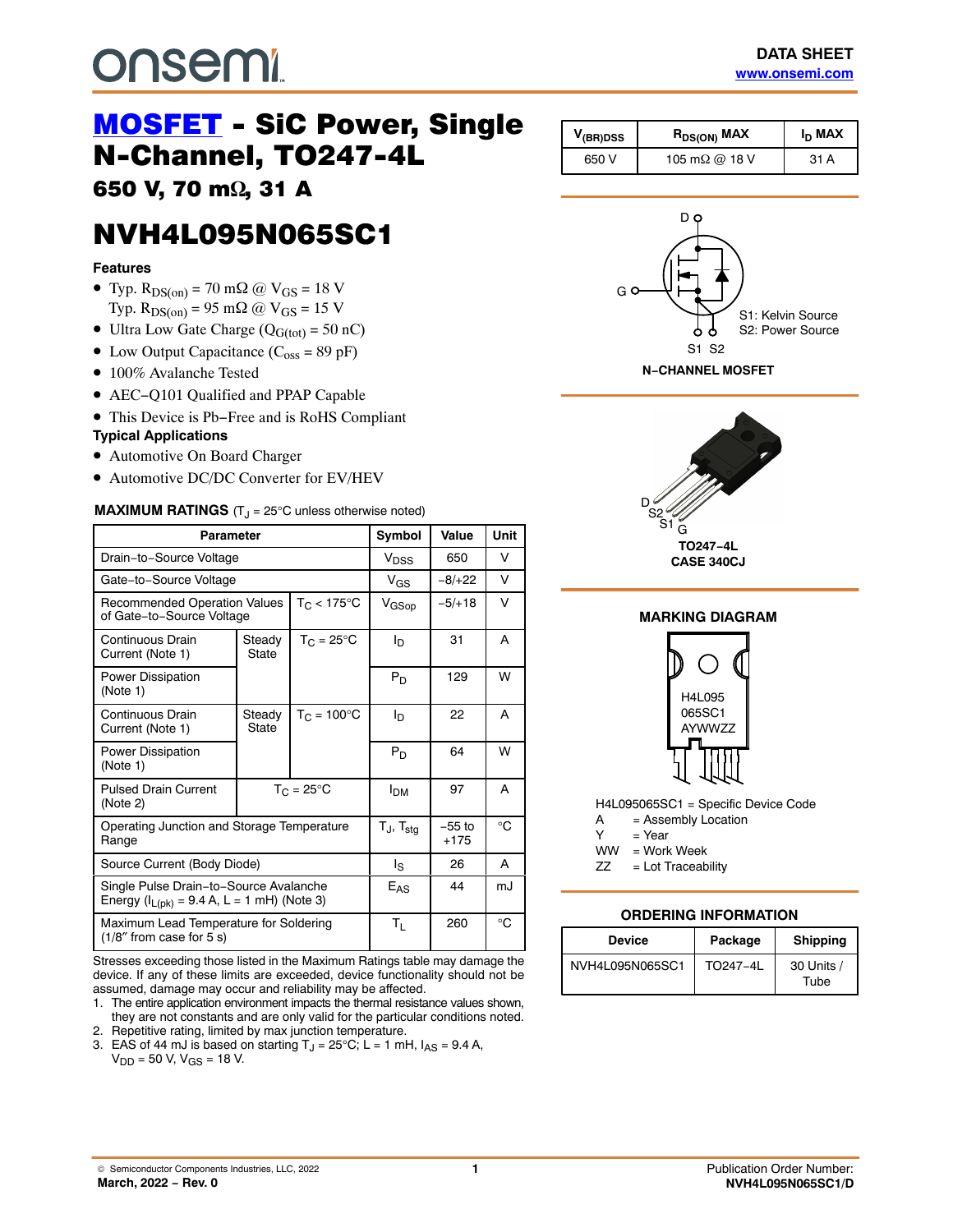#### **THERMAL RESISTANCE MAXIMUM RATINGS**

| Parameter                                   | <b>Symbol</b>   | Max | Unit |
|---------------------------------------------|-----------------|-----|------|
| Junction-to-Case - Steady State (Note 1)    | $R_{\theta$ JC  | .16 | ℃/W  |
| Junction-to-Ambient - Steady State (Note 1) | $R_{\theta JA}$ | 40  |      |

#### **ELECTRICAL CHARACTERISTICS** (T<sub>J</sub> = 25°C unless otherwise specified)

| Parameter                                                           | Symbol                      | <b>Test Condition</b>                                 |                     | Min                      | Typ                      | Max                      | Unit      |
|---------------------------------------------------------------------|-----------------------------|-------------------------------------------------------|---------------------|--------------------------|--------------------------|--------------------------|-----------|
| <b>OFF CHARACTERISTICS</b>                                          |                             |                                                       |                     |                          |                          |                          |           |
| Drain-to-Source Breakdown Voltage                                   | $V_{(BR)DSS}$               | $V_{GS} = 0$ V, $I_D = 1$ mA                          |                     | 650                      | $\equiv$                 | $\equiv$                 | V         |
| Drain-to-Source Breakdown Voltage<br><b>Temperature Coefficient</b> | $V_{(BR)DSS}/T_J$           | $I_D = 20$ mA, referenced to 25°C                     |                     | $\overline{\phantom{0}}$ | 0.15                     | $\equiv$                 | $V$ / $C$ |
| Zero Gate Voltage Drain Current                                     | $I_{DSS}$                   | $V_{GS} = 0 V$ ,                                      | $T_J = 25^{\circ}C$ | $\overline{\phantom{a}}$ | $\qquad \qquad -$        | 10                       | μA        |
|                                                                     |                             | $V_{DS} = 650 V$                                      | $T_{\rm J}$ = 175°C | $\overline{\phantom{0}}$ | $\overline{\phantom{0}}$ | 1                        | mA        |
| Gate-to-Source Leakage Current                                      | lgss                        | $V_{GS}$ = +18/-5 V, $V_{DS}$ = 0 V                   |                     | $\equiv$                 | $\overline{\phantom{0}}$ | 250                      | nA        |
| <b>ON CHARACTERISTICS (Note 2)</b>                                  |                             |                                                       |                     |                          |                          |                          |           |
| Gate Threshold Voltage                                              | $V_{GS(TH)}$                | $V_{GS} = V_{DS}$ , $I_D = 4$ mA                      |                     | 1.8                      | 2.8                      | 4.3                      | V         |
| Recommended Gate Voltage                                            | V <sub>GOP</sub>            |                                                       |                     | $-5$                     |                          | $+18$                    | V         |
| Drain-to-Source On Resistance                                       | $R_{DS(on)}$                | $V_{GS}$ = 15 V, $I_D$ = 12 A, T <sub>J</sub> = 25°C  |                     | $\overline{\phantom{0}}$ | 95                       | $\equiv$                 | $m\Omega$ |
|                                                                     |                             | $V_{GS}$ = 18 V, $I_D$ = 12 A, T <sub>J</sub> = 25°C  |                     | $\qquad \qquad -$        | 70                       | 105                      |           |
|                                                                     |                             | $V_{GS}$ = 18 V, $I_D$ = 12 A, T <sub>J</sub> = 175°C |                     | $\qquad \qquad -$        | 85                       | $\equiv$                 |           |
| Forward Transconductance                                            | 9 <sub>FS</sub>             | $V_{DS}$ = 10 V, $I_D$ = 12 A                         |                     | $\qquad \qquad -$        | 6.9                      | $\qquad \qquad -$        | S         |
| <b>CHARGES, CAPACITANCES &amp; GATE RESISTANCE</b>                  |                             |                                                       |                     |                          |                          |                          |           |
| Input Capacitance                                                   | C <sub>ISS</sub>            | $V_{GS}$ = 0 V, f = 1 MHz, $V_{DS}$ = 325 V           |                     | $\overline{\phantom{a}}$ | 956                      | $\equiv$                 | pF        |
| <b>Output Capacitance</b>                                           | C <sub>OSS</sub>            |                                                       |                     | $\equiv$                 | 89                       |                          |           |
| Reverse Transfer Capacitance                                        | $C_{RSS}$                   |                                                       |                     | $\qquad \qquad -$        | 7.8                      |                          |           |
| <b>Total Gate Charge</b>                                            | $Q_{G(TOT)}$                | $V_{GS}$ = -5/18 V, $V_{DS}$ = 520 V,                 |                     | $\overline{\phantom{0}}$ | 50                       | ÷,                       | пC        |
| Gate-to-Source Charge                                               | $Q_{GS}$                    | $I_D = 12 A$                                          |                     | $\equiv$                 | 14                       | $\equiv$                 |           |
| Gate-to-Drain Charge                                                | $Q_{GD}$                    |                                                       |                     | $\overline{\phantom{0}}$ | 15                       | $\equiv$                 |           |
| Gate-Resistance                                                     | $R_G$                       | $f = 1$ MHz                                           |                     | $\overline{\phantom{0}}$ | 7.6                      | $\equiv$                 | Ω         |
| <b>SWITCHING CHARACTERISTICS</b>                                    |                             |                                                       |                     |                          |                          |                          |           |
| Turn-On Delay Time                                                  | $t_{d(ON)}$                 | $V_{GS} = -5/18 V,$                                   |                     | $\equiv$                 | 8                        | $\equiv$                 | ns        |
| <b>Rise Time</b>                                                    | $\mathsf{t}_{\mathsf{r}}$   | $V_{DS}$ = 400 V,<br>$I_D = 12 A$ ,                   |                     | $\overline{\phantom{0}}$ | 12                       | $\overline{\phantom{0}}$ |           |
| Turn-Off Delay Time                                                 | $t_{d(OFF)}$                | $R_G = 2.2 \Omega$<br>inductive load                  |                     |                          | 20                       |                          |           |
| <b>Fall Time</b>                                                    | t <sub>f</sub>              |                                                       |                     | $\qquad \qquad -$        | 9                        |                          |           |
| Turn-On Switching Loss                                              | $E_{ON}$                    |                                                       |                     |                          | 34                       |                          | μJ        |
| Turn-Off Switching Loss                                             | $E_{OFF}$                   |                                                       |                     | $\qquad \qquad -$        | 11                       | $\qquad \qquad -$        |           |
| <b>Total Switching Loss</b>                                         | $\mathsf{E}_{\mathsf{tot}}$ |                                                       |                     | $\overline{\phantom{0}}$ | 45                       | $\overline{\phantom{0}}$ |           |
| <b>DRAIN-SOURCE DIODE CHARACTERISTICS</b>                           |                             |                                                       |                     |                          |                          |                          |           |
| Continuous Drain-Source Diode Forward<br>Current                    | $I_{SD}$                    | $V_{GS} = -5 V$ , T <sub>J</sub> = 25°C               |                     |                          | $\overline{\phantom{0}}$ | 26                       | Α         |
| Pulsed Drain-Source Diode Forward<br>Current (Note 2)               | <b>I</b> spM                |                                                       |                     | $\qquad \qquad -$        | $\qquad \qquad -$        | 97                       |           |

Forward Diode Voltage  $V_{SD}$   $V_{SD}$   $V_{GS}$  = -5 V,  $I_{SD}$  = 12 A, T<sub>J</sub> = 25°C  $-$  4.5  $-$  V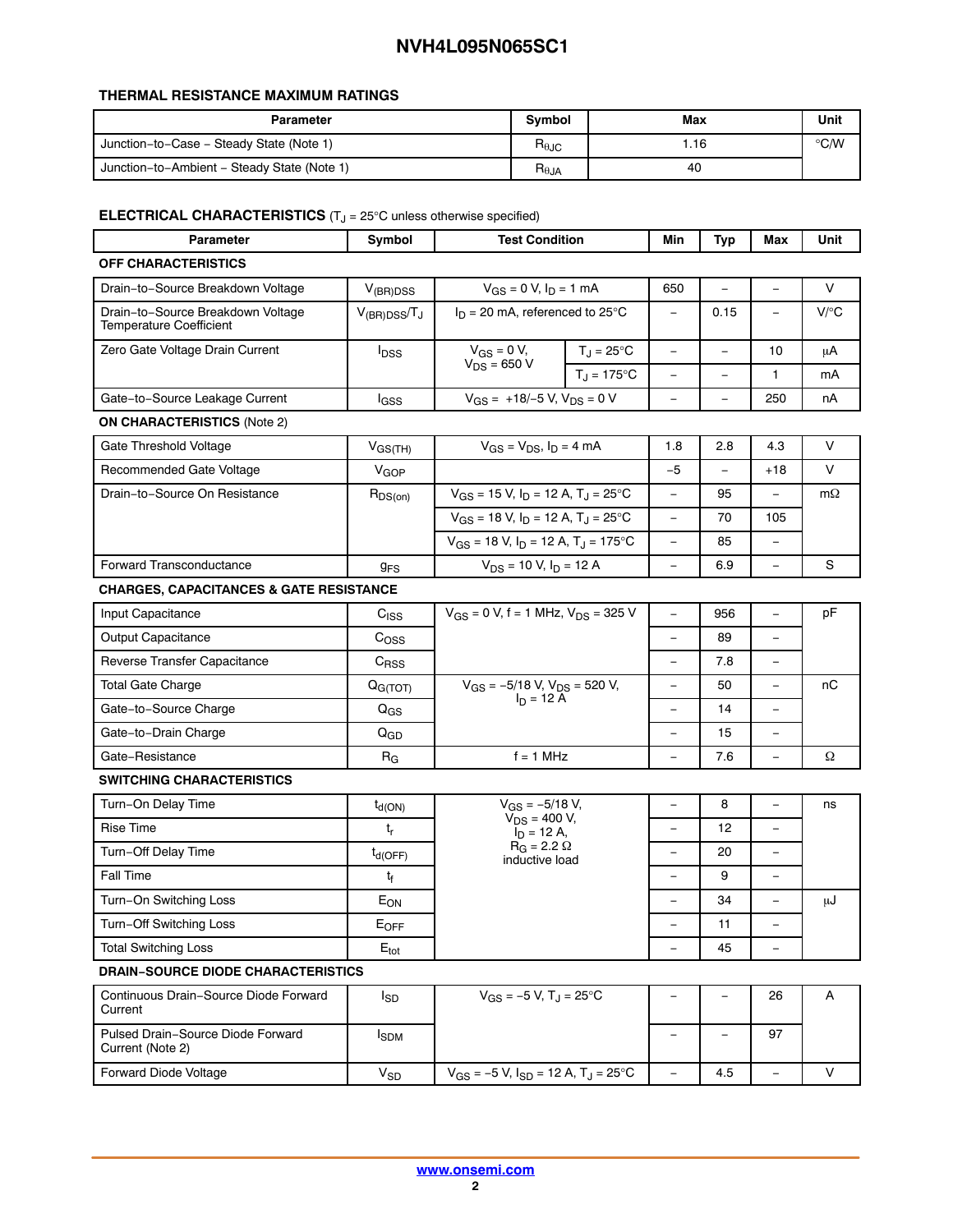#### **ELECTRICAL CHARACTERISTICS** (T<sub>J</sub> = 25°C unless otherwise specified) (continued)

| <b>Parameter</b>                          | Symbol          | <b>Test Condition</b>                                                   | Min | Тур | Max | Unit |  |  |
|-------------------------------------------|-----------------|-------------------------------------------------------------------------|-----|-----|-----|------|--|--|
| <b>DRAIN-SOURCE DIODE CHARACTERISTICS</b> |                 |                                                                         |     |     |     |      |  |  |
| Reverse Recovery Time                     | t <sub>RR</sub> | $V_{GS} = -5/18$ V, $I_{SD} = 12$ A,<br>dl <sub>S</sub> /dt = 1000 A/µs |     | 15  |     | ns   |  |  |
| Reverse Recovery Charge                   | $Q_{RR}$        |                                                                         |     | 62  |     | nC   |  |  |
| Reverse Recovery Energy                   | $E_{REC}$       |                                                                         |     | 6.5 |     | μJ   |  |  |
| Peak Reverse Recovery Current             | <b>IRRM</b>     |                                                                         |     | 8   | -   | A    |  |  |
| Charge time                               | Ta              |                                                                         |     | 8   |     | ns   |  |  |
| Discharge time                            | Tb              |                                                                         |     |     |     | ns   |  |  |

Product parametric performance is indicated in the Electrical Characteristics for the listed test conditions, unless otherwise noted. Product performance may not be indicated by the Electrical Characteristics if operated under different conditions.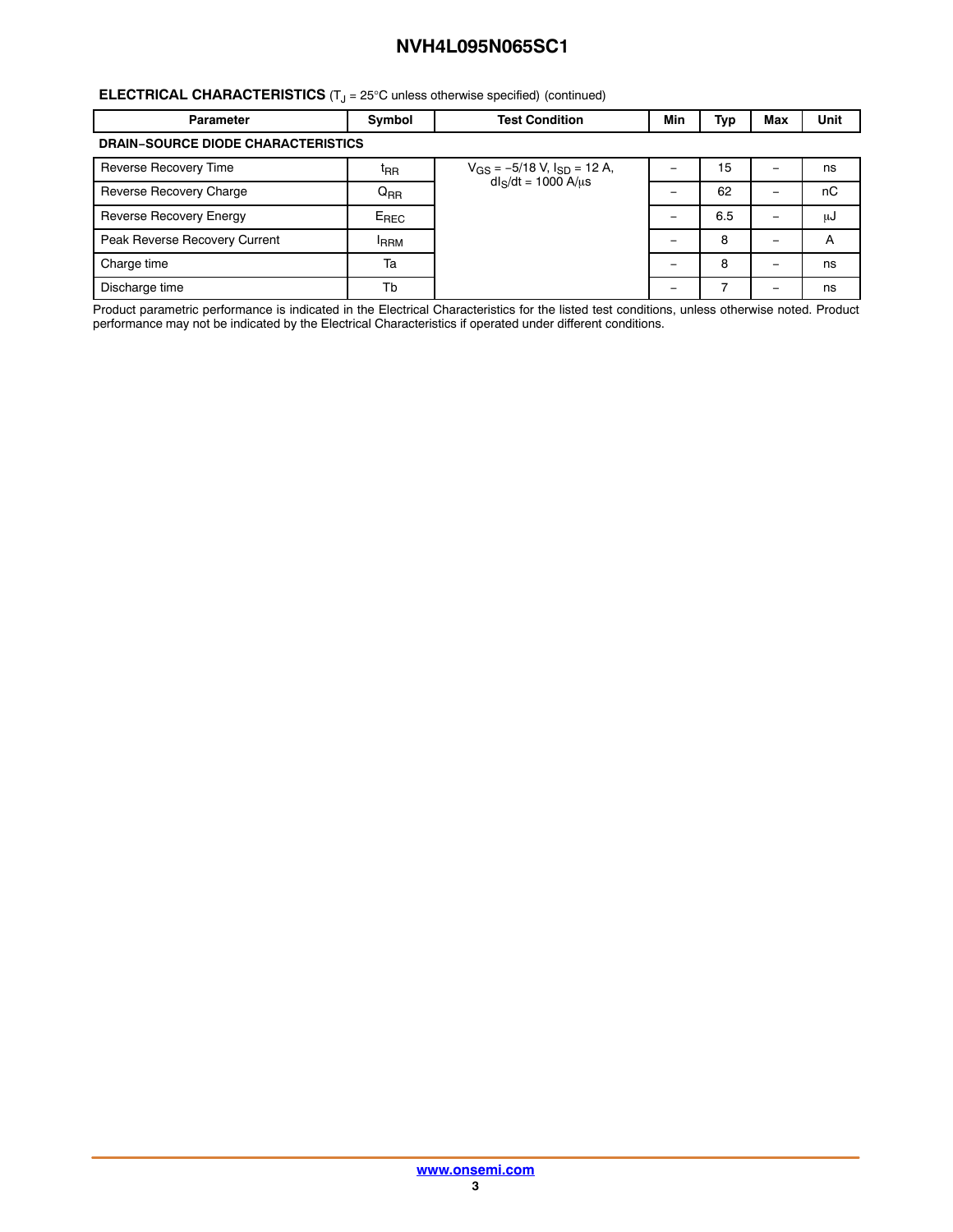#### **TYPICAL CHARACTERISTICS**

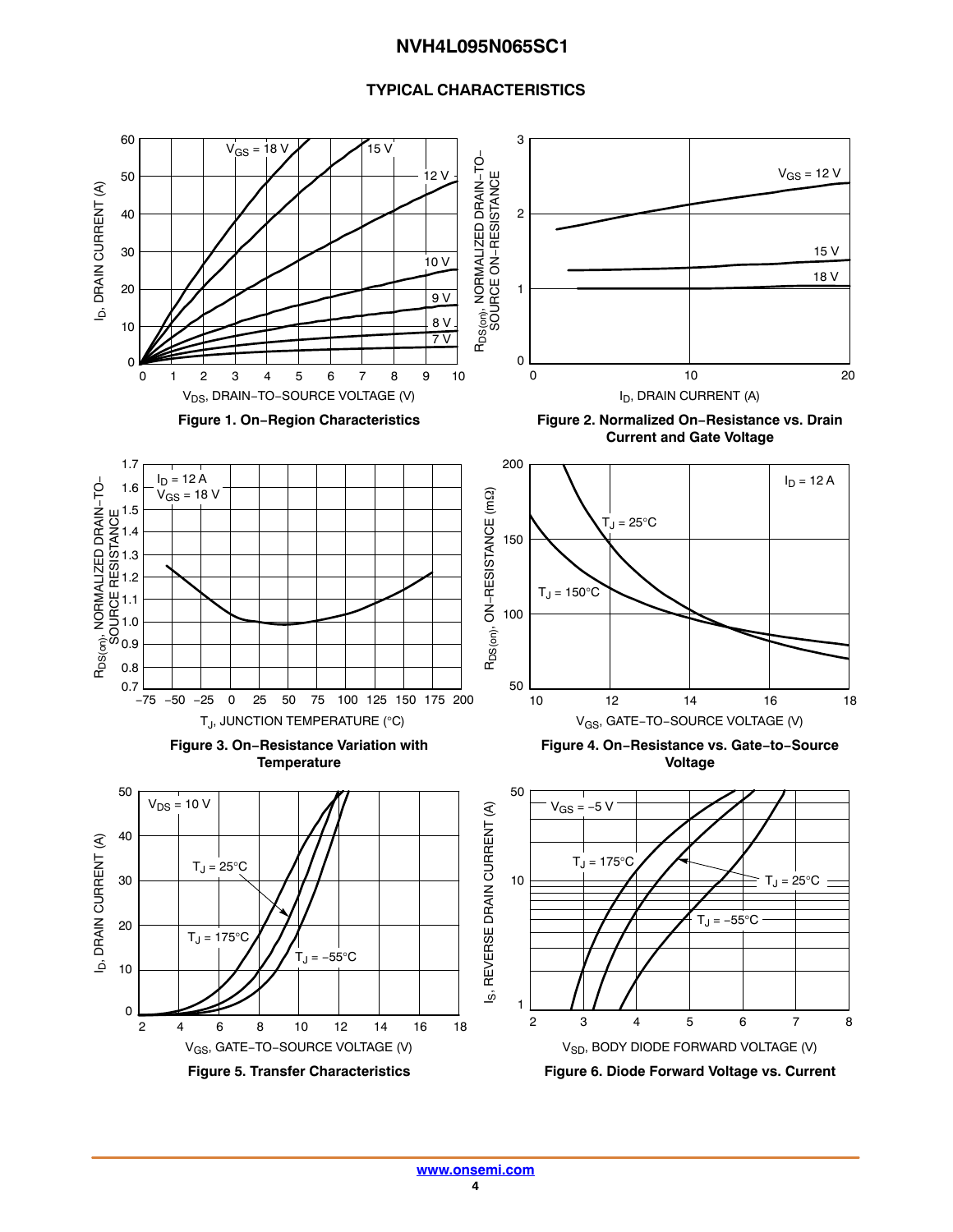#### **TYPICAL CHARACTERISTICS**

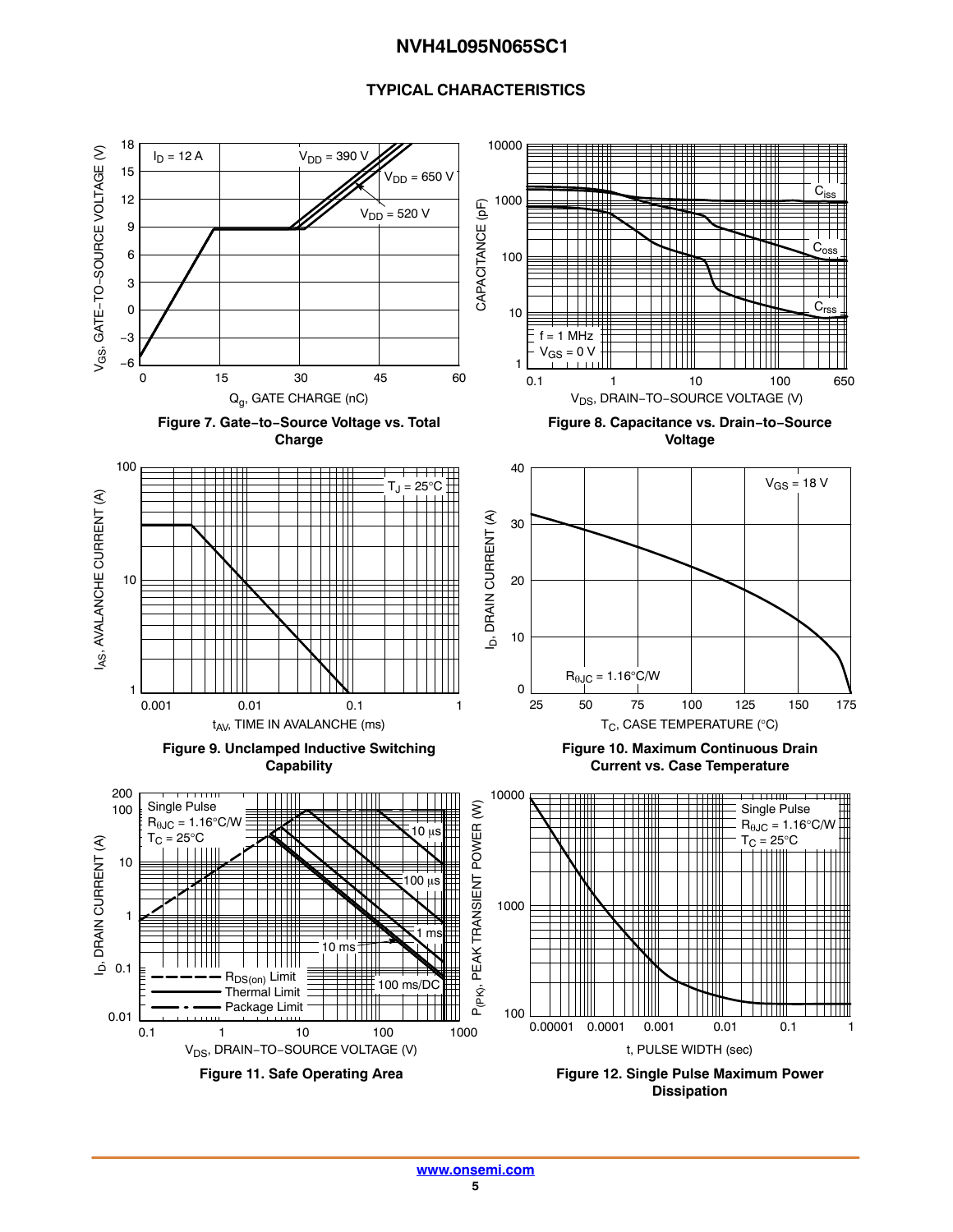#### **TYPICAL CHARACTERISTICS**



**Figure 13. Junction−to−Case Thermal Response**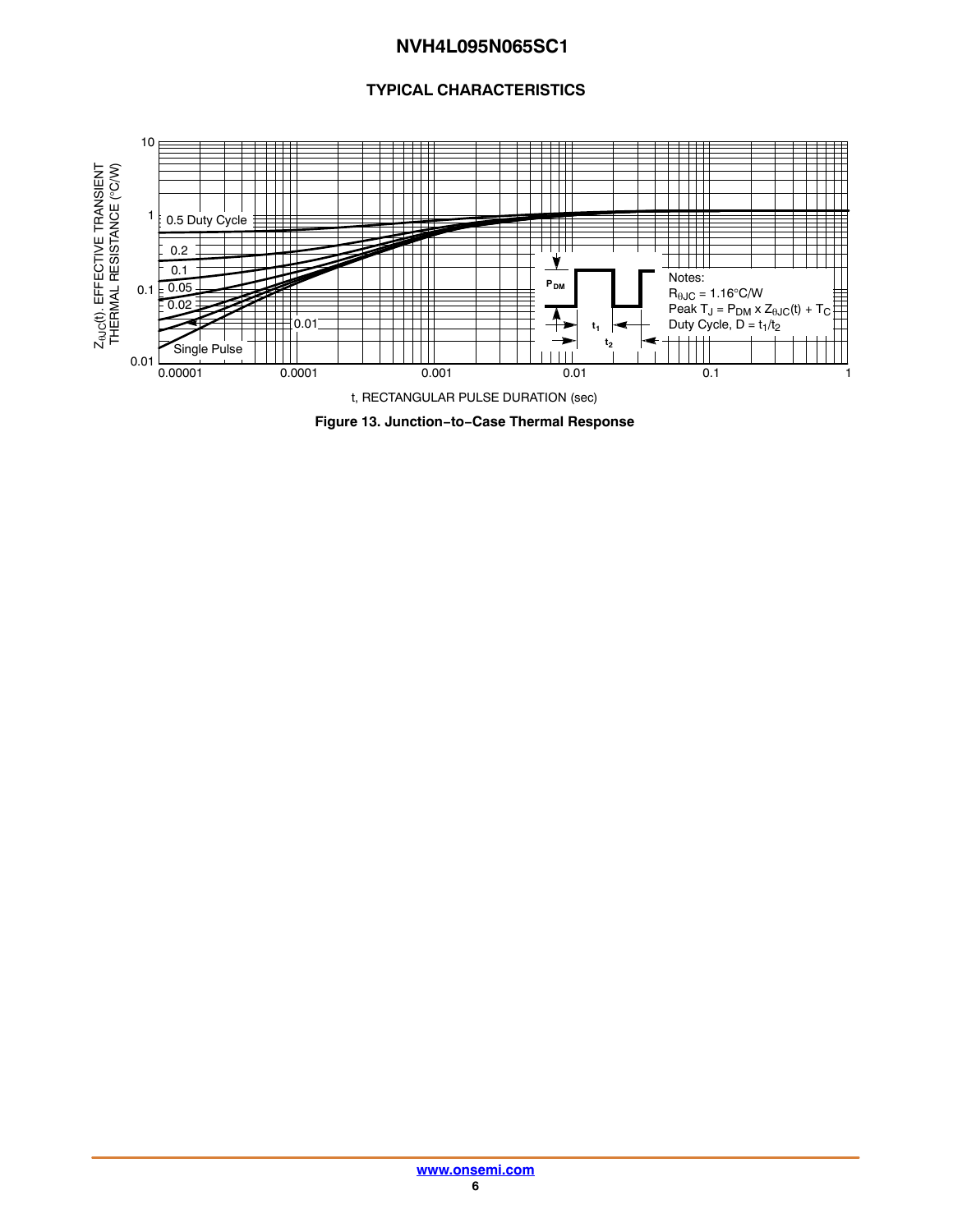#### **PACKAGE DIMENSIONS**

**TO−247−4LD** CASE 340CJ ISSUE A



NOTES:

A. NO INDUSTRY STANDARD APPLIES TO THIS PACKAGE.<br>B. DIMENSIONS ARE EXCLUSIVE OF BURRS,MOLD<br>FLASH,AND TIE BAR EXTRUSIONS.<br>C. ALL DIMENSIONS ARE IN MILLIMETERS.<br>D. DRAWING CONFORMS TO ASME Y14.5-2009.

| DIM            | <b>MILLIMETERS</b> |            |       |  |  |  |  |
|----------------|--------------------|------------|-------|--|--|--|--|
|                | MIN                | <b>NOM</b> | MAX   |  |  |  |  |
| Α              | 4.80               | 5.00       | 5.20  |  |  |  |  |
| A <sub>1</sub> | 2.10               | 2.40       | 2.70  |  |  |  |  |
| A2             | 1.80               | 2.00       | 2.20  |  |  |  |  |
| b              | 1.07               | 1.20       | 1.33  |  |  |  |  |
| b1             | 1.20               | 1.40       | 1.60  |  |  |  |  |
| b2             | 2.02               | 2.22       | 2.42  |  |  |  |  |
| C              | 0.50               | 0.60       | 0.70  |  |  |  |  |
| D              | 22.34              | 22.54      | 22.74 |  |  |  |  |
| D1             | 16.00              | 16.25      | 16.50 |  |  |  |  |
| D <sub>2</sub> | 0.97               | 1.17       | 1.37  |  |  |  |  |
| е              | 2.54 BSC           |            |       |  |  |  |  |
| e1             |                    | 5.08 BSC   |       |  |  |  |  |
| E              | 15.40              | 15.60      | 15.80 |  |  |  |  |
| E1             | 12.80              | 13.00      | 13.20 |  |  |  |  |
| E/2            | 4.80               | 5.00       | 5.20  |  |  |  |  |
| Г              | 18.22              | 18.42      | 18.62 |  |  |  |  |
| L1             | 2.42               | 2.62       | 2.82  |  |  |  |  |
| р              | 3.40               | 3.60       | 3.80  |  |  |  |  |
| p1             | 6.60               | 6.80       | 7.00  |  |  |  |  |
| Q              | 5.97               | 6.17       | 6.37  |  |  |  |  |
| S              | 5.97               | 6.17       | 6.37  |  |  |  |  |